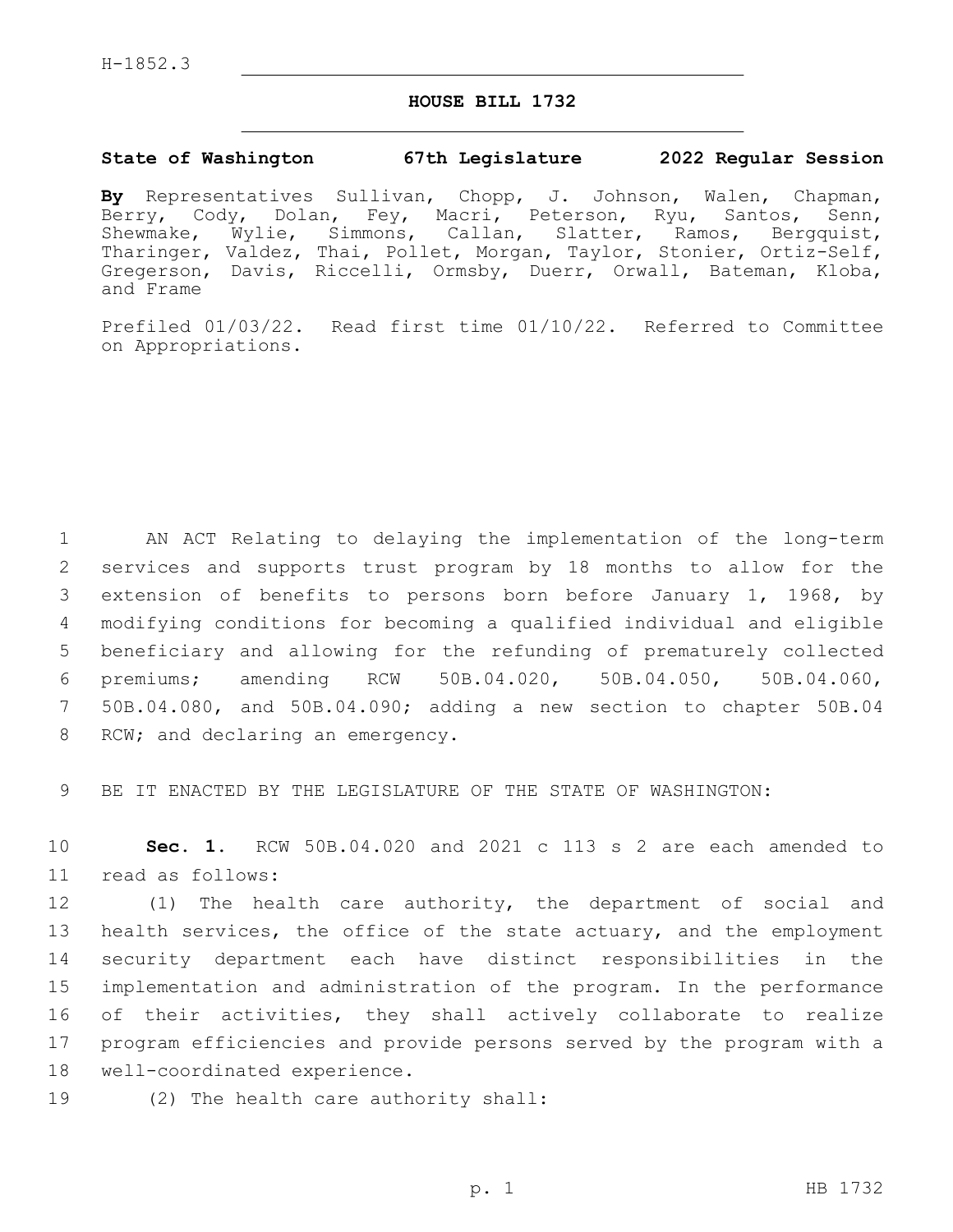(a) Track the use of lifetime benefit units to verify the individual's status as an eligible beneficiary as determined by the 3 department of social and health services;

 (b) Ensure approved services are provided through audits or service verification processes within the service provider payment system for registered long-term services and supports providers and 7 recoup any inappropriate payments;

 (c) Establish criteria for the payment of benefits to registered 9 long-term services and supports providers under RCW 50B.04.070;

 (d) Establish rules and procedures for benefit coordination when the eligible beneficiary is also funded for medicaid and other long- term services and supports, including medicare, coverage through the department of labor and industries, and private long-term care 14 coverage; and

 (e) Adopt rules and procedures necessary to implement and administer the activities specified in this section related to the 17 program.

(3) The department of social and health services shall:

 (a) Make determinations regarding an individual's status as an 20 eligible beneficiary under RCW 50B.04.060;

 (b) Approve long-term services and supports eligible for payment 22 as approved services under the program, as informed by the 23 commission;

 (c) Register long-term services and supports providers that meet 25 minimum qualifications;

 (d) Discontinue the registration of long-term services and supports providers that: (i) Fail to meet the minimum qualifications applicable in law to the approved service that they provide; or (ii) 29 violate the operational standards of the program;

 (e) Disburse payments of benefits to registered long-term services and supports providers, utilizing and leveraging existing payment systems for the provision of approved services to eligible 33 beneficiaries under RCW 50B.04.070;

 (f) Prepare and distribute written or electronic materials to qualified individuals, eligible beneficiaries, and the public as deemed necessary by the commission to inform them of program design 37 and updates;

 (g) Provide customer service and address questions and complaints, including referring individuals to other appropriate 40 agencies;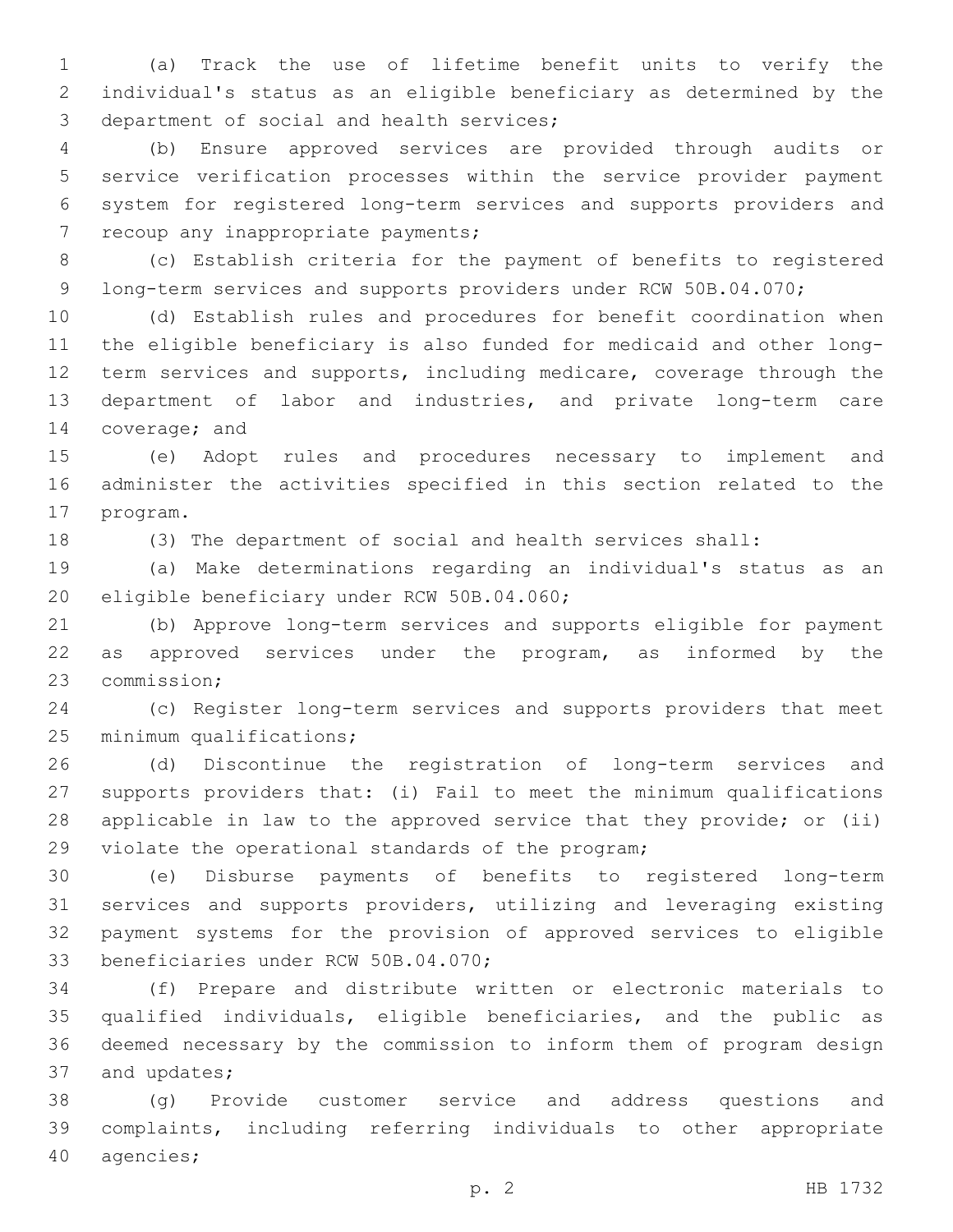(h) Provide administrative and operational support to the 2 commission;

 (i) Track data useful in monitoring and informing the program, as 4 identified by the commission; and

 (j) Adopt rules and procedures necessary to implement and administer the activities specified in this section related to the 7 program.

(4) The employment security department shall:8

 (a) Collect and assess employee premiums as provided in RCW 10 50B.04.080;

 (b) Assist the commission, council, and state actuary in monitoring the solvency and financial status of the program;

 (c) Perform investigations to determine the compliance of premium payments in RCW 50B.04.080 and 50B.04.090 in coordination with the 15 same activities conducted under the family and medical leave act, 16 Title 50A RCW, to the extent possible;

 (d) Make determinations regarding an individual's status as a qualified individual under RCW 50B.04.050, including criteria to determine the status of persons receiving partial benefit units under 20 RCW 50B.04.050(2); and

 (e) Adopt rules and procedures necessary to implement and administer the activities specified in this section related to the 23 program.

(5) The office of the state actuary shall:24

25 (a) Beginning ((January 1, 2024)) July 1, 2026, and biennially thereafter, perform an actuarial audit and valuation of the long-term services and supports trust fund. Additional or more frequent actuarial audits and valuations may be performed at the request of the council;

 (b) Make recommendations to the council and the legislature on actions necessary to maintain trust solvency. The recommendations must include options to redesign or reduce benefit units, approved services, or both, to prevent or eliminate any unfunded actuarially accrued liability in the trust or to maintain solvency; and

 (c) Select and contract for such actuarial, research, technical, and other consultants as the actuary deems necessary to perform its 37 duties under chapter 363, Laws of 2019.

 (6) By October 1, 2021, the employment security department and the department of social and health services shall jointly conduct outreach to provide employers with educational materials to ensure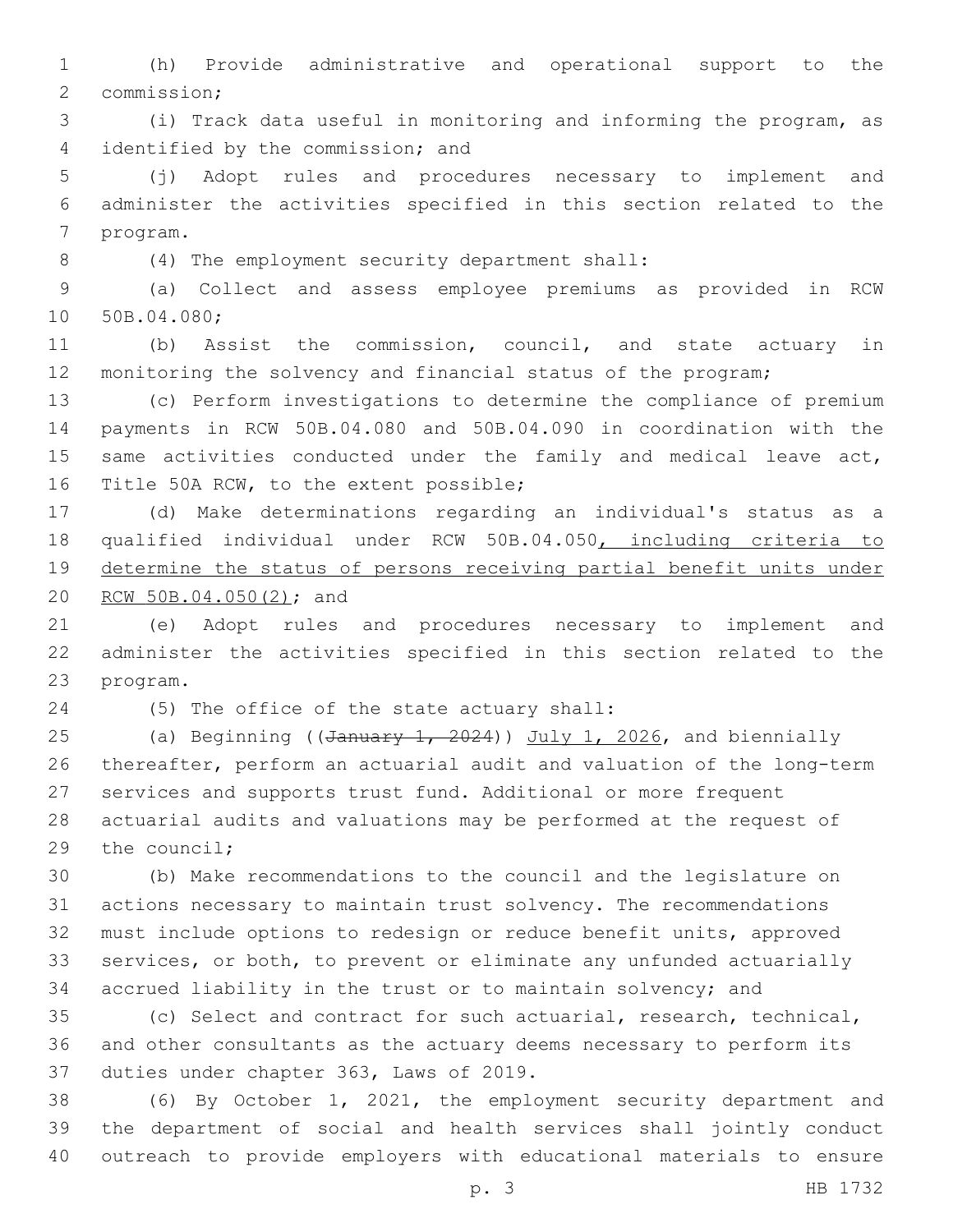employees are aware of the program and that the premium assessments 2 will begin on  $((\text{January } 1, 2022))$  July 1, 2023. In conducting the outreach, the employment security department and the department of social and health services shall provide on a public website information that explains the program and premium assessment in an easy to understand format. Outreach information must be available in English and other primary languages as defined in RCW 74.04.025.

 **Sec. 2.** RCW 50B.04.050 and 2021 c 113 s 4 are each amended to 9 read as follows:

 (1) ((The)) Except as provided in subsection (2) of this section, 11 the employment security department shall deem a person to be a qualified individual as provided in this chapter if the person has paid the long-term services and supports premiums required by RCW 14 50B.04.080 for the equivalent of either:

 (a) A total of ten years without interruption of five or more 16 consecutive years; or

 (b) Three years within the last six years from the date of 18 application for benefits.

 (2) A person born before January 1, 1968, who has not met the 20 duration requirements under subsection (1)(a) of this section may become a qualified individual with fewer than the number of years 22 identified in subsection (1) (a) of this section if the person has paid the long-term services and supports premiums required by RCW 50B.04.080 for at least one year. A person becoming a qualified individual pursuant to this subsection (2) may receive one-tenth of the maximum number of benefit units available under RCW 50B.04.060(3)(b) for each year of premium payments. In accordance with RCW 50B.04.060, nothing in this section requires the department 29 of social and health services to accept applications for determining an individual's status as an eligible beneficiary prior to July 1, 2026. Nothing in this subsection (2) prohibits a person born before January 1, 1968, who meets the conditions of subsection (1)(b) of this section from receiving the maximum number of benefit units available under RCW 50B.04.060(3)(b).

 (3) When deeming a person to be a qualified individual, the employment security department shall require that the person have worked at least five hundred hours during each of the ten years in 38 subsection (1)(a) of this section  $((\theta \hat{r}))_L$  each of the three years in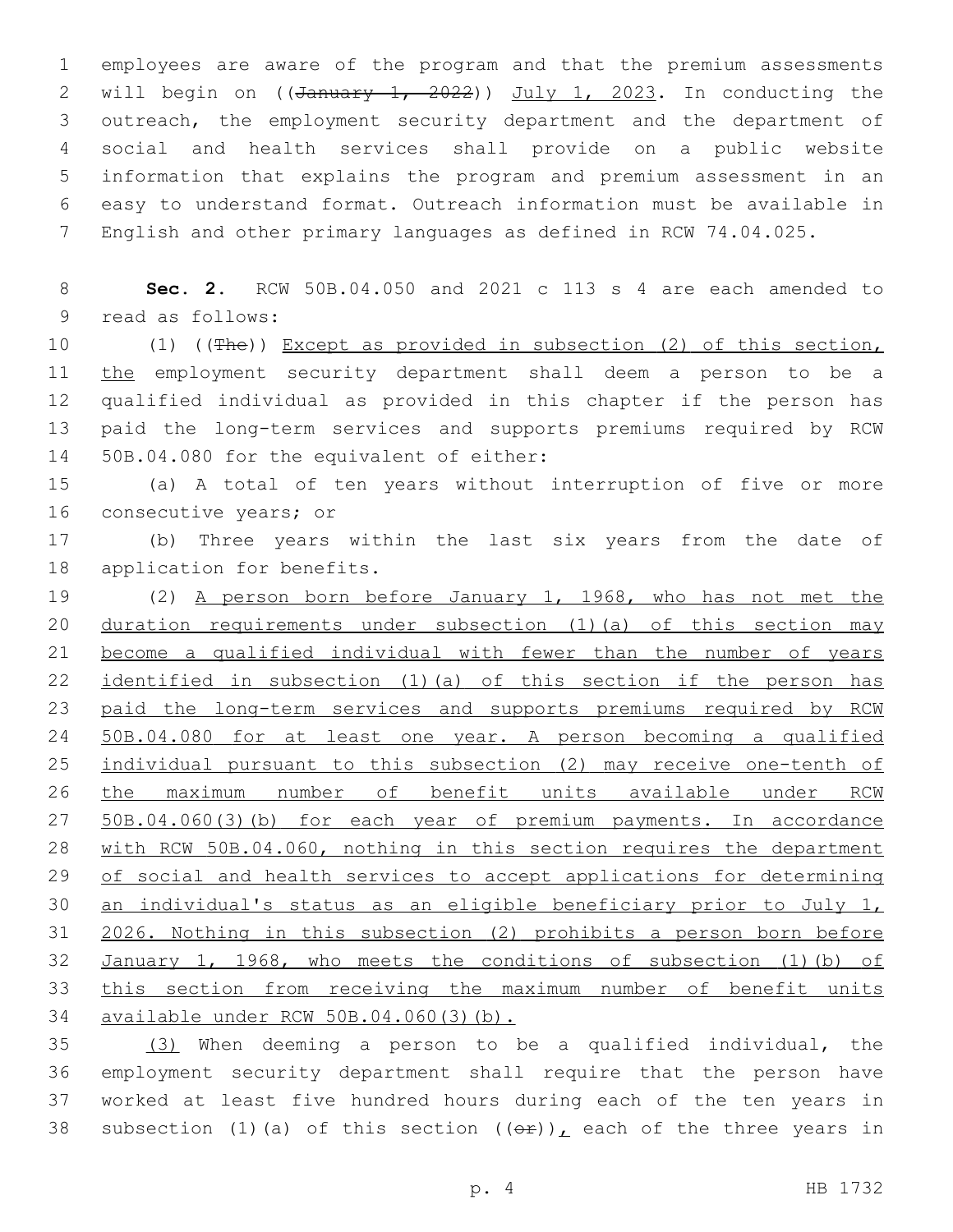subsection (1)(b) of this section, or each of the years identified in 2 subsection (2) of this section.

3 (((3)) (4) An exempt employee may never be deemed to be a qualified individual.4

 **Sec. 3.** RCW 50B.04.060 and 2019 c 363 s 7 are each amended to read as follows:6

7 (1) Beginning ((January 1, 2025)) July 1, 2026, approved services must be available and benefits payable to a registered long-term services and supports provider on behalf of an eligible beneficiary 10 under this section.

 (2) ((A)) Beginning July 1, 2026, a qualified individual may become an eligible beneficiary by filing an application with the department of social and health services and undergoing an eligibility determination which includes an evaluation that the individual requires assistance with at least three activities of daily living. The department of social and health services must engage sufficient qualified assessor capacity, including via 18 contract, so that the determination may be made within (( $forty-five$ )) 19 45 days from receipt of a request by a beneficiary to use a benefit. 20 The department of social and health services may not accept applications for the determination of an individual's status as an eligible beneficiary under this section prior to July 1, 2026.

 (3)(a) An eligible beneficiary may receive approved services and benefits through the program in the form of a benefit unit payable to a registered long-term services and supports provider.

 (b) ((An)) Except as limited in RCW 50B.04.050(2), an eligible beneficiary may not receive more than the dollar equivalent of 28 ((three hundred sixty-five)) 365 benefit units over the course of the 29 eligible beneficiary's lifetime.

 (i) If the department of social and health services reimburses a long-term services and supports provider for approved services provided to an eligible beneficiary and the payment is less than the benefit unit, only the portion of the benefit unit that is used shall be taken into consideration when calculating the person's remaining 35 lifetime limit on receipt of benefits.

 (ii) Eligible beneficiaries may combine benefit units to receive more approved services per day as long as the total number of 38 lifetime benefit units has not been exceeded.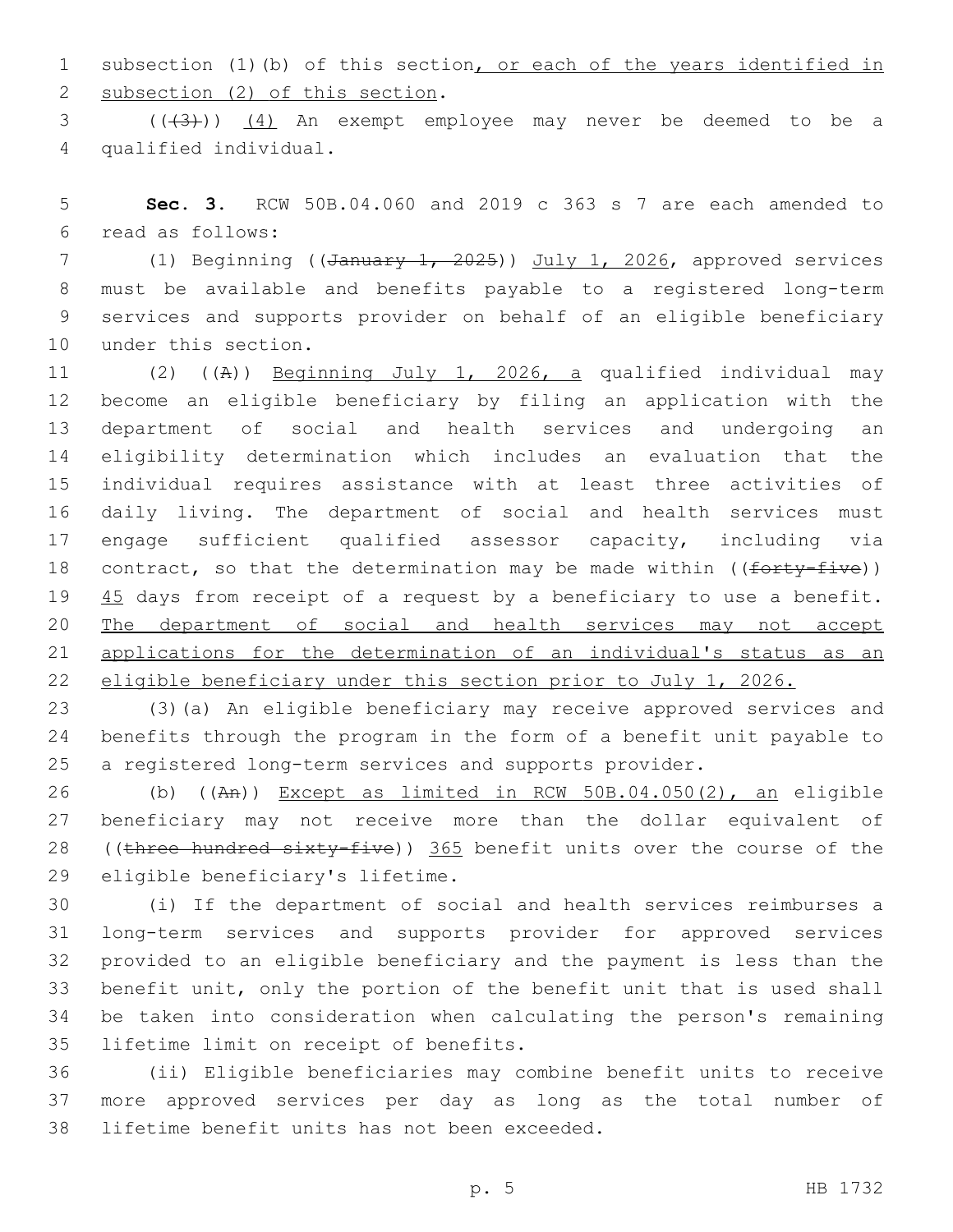**Sec. 4.** RCW 50B.04.080 and 2020 c 98 s 4 are each amended to 2 read as follows:

 (1) Beginning ((January 1, 2022)) July 1, 2023, the employment security department shall assess for each individual in employment with an employer a premium based on the amount of the individual's 6 wages. The initial premium rate is ((fifty-eight hundredths of 7 one)) .58 percent of the individual's wages. Beginning January 1, 2024, and biennially thereafter, the premium rate shall be set by the 9 pension funding council at a rate no greater than ((fifty-eight 10 hundredths of one)) .58 percent. In addition, the pension funding council must set the premium rate at the lowest amount necessary to maintain the actuarial solvency of the long-term services and supports trust account created in RCW 50B.04.100 in accordance with recognized insurance principles and designed to attempt to limit fluctuations in the premium rate. To facilitate the premium rate setting the office of the state actuary must perform a biennial actuarial audit and valuation of the fund and make recommendations to 18 the pension funding council.

 (2)(a) The employer must collect from the employees the premiums provided under this section through payroll deductions and remit the amounts collected to the employment security department.

 (b) In collecting employee premiums through payroll deductions, the employer shall act as the agent of the employees and shall remit the amounts to the employment security department as required by this 25 chapter.

 (3) Nothing in this chapter requires any party to a collective bargaining agreement in existence on October 19, 2017, to reopen negotiations of the agreement or to apply any of the responsibilities under this chapter unless and until the existing agreement is reopened or renegotiated by the parties or expires.

 (4)(a) Premiums shall be collected in the manner and at such intervals as provided in this chapter and directed by the employment 33 security department.

 (b) To the extent feasible, the employment security department shall use the premium assessment, collection, and reporting 36 procedures in Title 50A RCW.

 (5) The employment security department shall deposit all premiums collected in this section in the long-term services and supports 39 trust account created in RCW 50B.04.100.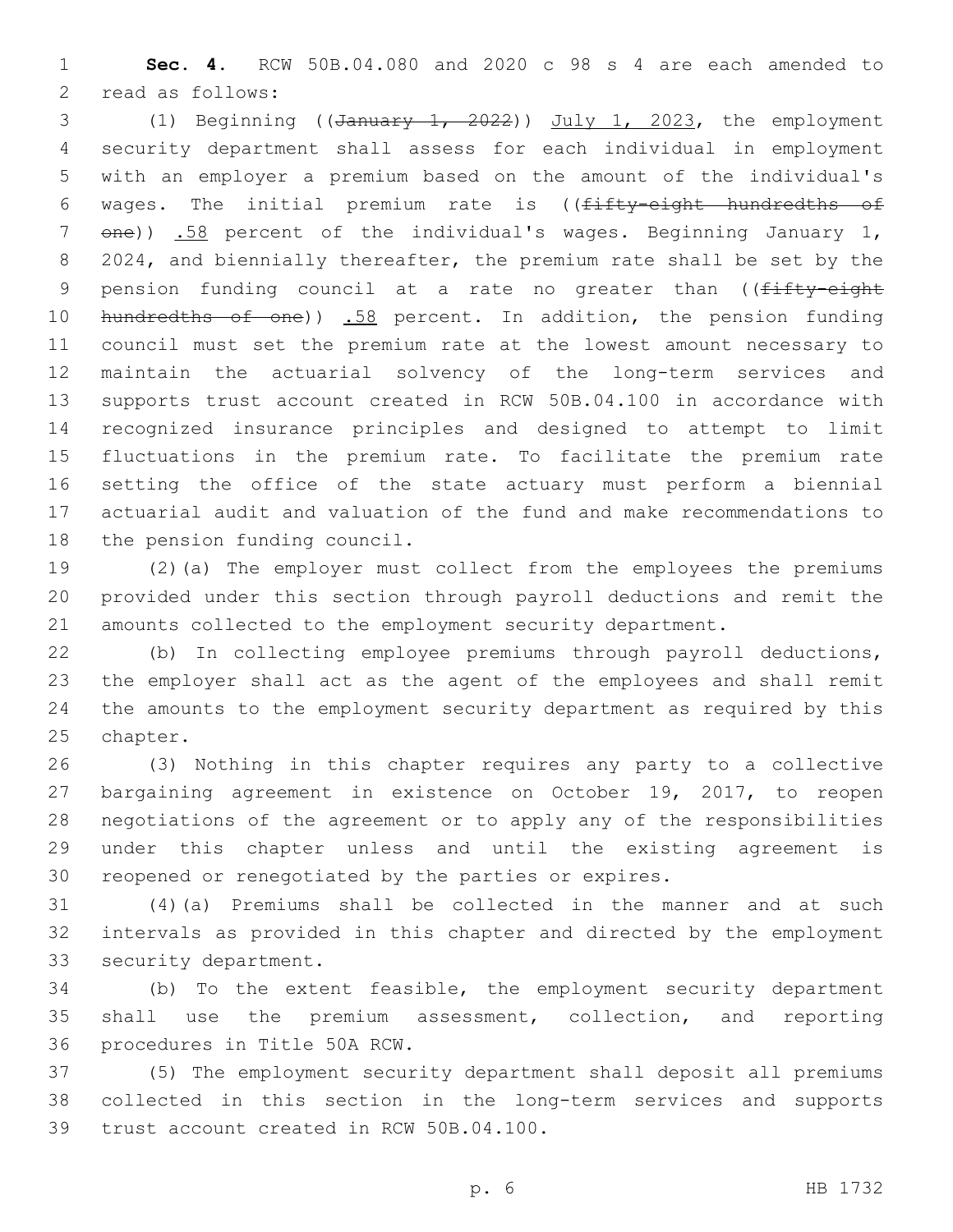(6) Premiums collected in this section are placed in the trust account for the individuals who become eligible for the program.

 (7) If the premiums established in this section are increased, the legislature shall notify each qualified individual by mail that the person's premiums have been increased, describe the reason for increasing the premiums, and describe the plan for restoring the 7 funds so that premiums are returned to ((fifty-eight hundredths of 8 one)) .58 percent of the individual's wages.

 **Sec. 5.** RCW 50B.04.090 and 2021 c 113 s 6 are each amended to 10 read as follows:

11 (1) Beginning ((January 1, 2022)) July 1, 2023, any self-employed person, including a sole proprietor, independent contractor, partner, or joint venturer, may elect coverage under this chapter. Coverage 14 must be elected before ((January 1, 2025)) July 1, 2026, or within three years of becoming self-employed for the first time. Those electing coverage under this subsection are responsible for payment 17 of ((one hundred)) 100 percent of all premiums assessed to an employee under RCW 50B.04.080. The self-employed person must file a notice of election in writing with the employment security department, in the manner required by the employment security department in rule. The self-employed person is eligible for benefits after paying the long-term services and supports premium for the time 23 required under RCW 50B.04.050.

 (2) A self-employed person who has elected coverage may not 25 withdraw from coverage.

 (3) A self-employed person who elects coverage must continue to pay premiums until such time that the individual retires from the workforce or is no longer self-employed. To cease premium assessment and collection, the self-employed person must file a notice with the employment security department if the individual retires from the 31 workforce or is no longer self-employed.

 (4) The employment security department may cancel elective coverage if the self-employed person fails to make required payments or file reports. The employment security department may collect due and unpaid premiums and may levy an additional premium for the remainder of the period of coverage. The cancellation must be 37 effective no later than  $((\text{thirty}))$  30 days from the date of the notice in writing advising the self-employed person of the cancellation.39